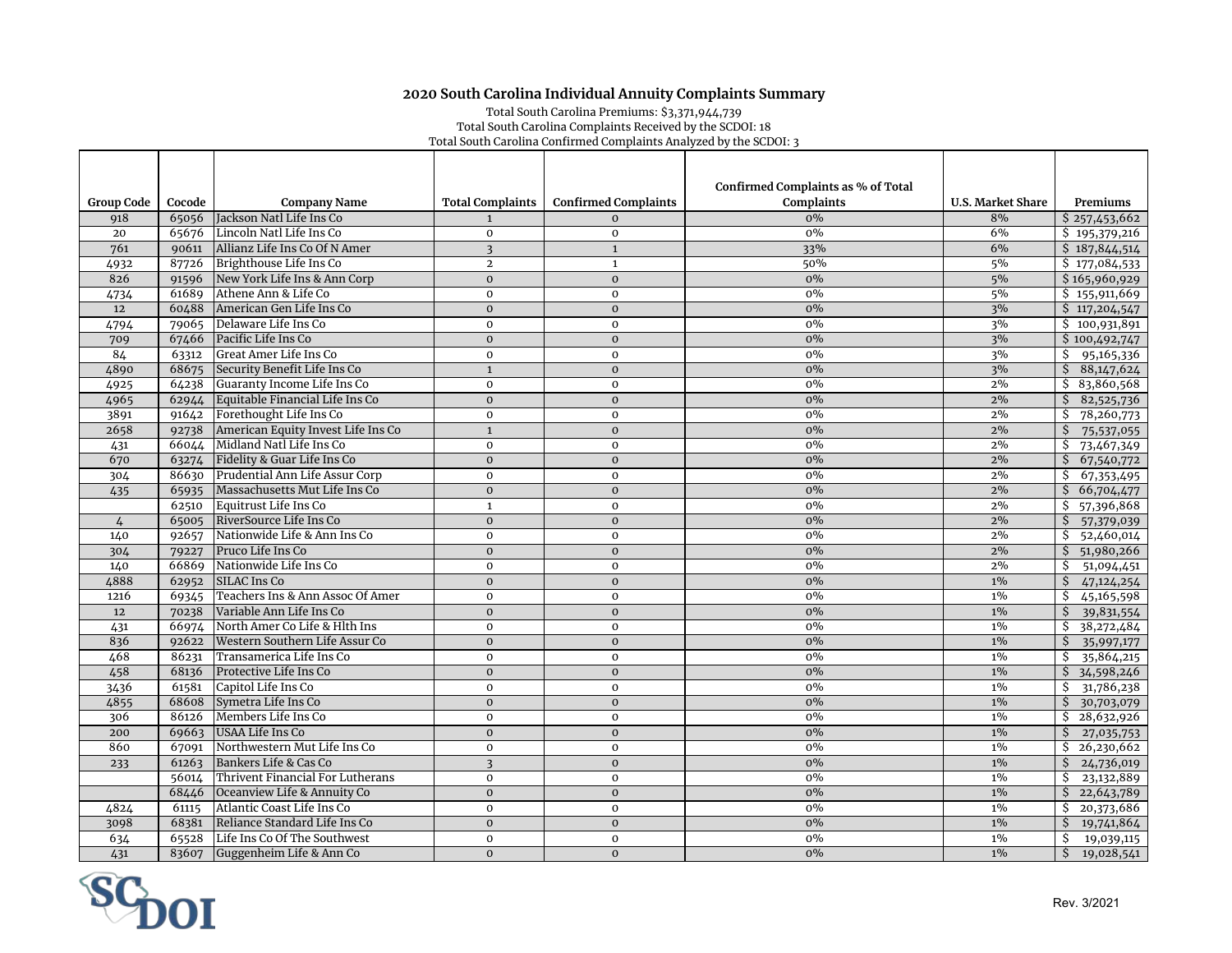| 4736 |       | 93734 Nassau Life & Ann Co             | $\mathbf 0$    | $\mathbf 0$    | 0%    | $1\%$ | \$18,634,583               |
|------|-------|----------------------------------------|----------------|----------------|-------|-------|----------------------------|
| 300  |       | 64513 Horace Mann Life Ins Co          | $\mathbf{0}$   | $\mathbf{O}$   | $0\%$ | $1\%$ | \$17,342,245               |
| 3436 |       | 68543 Liberty Bankers Life Ins Co      | $\mathbf{0}$   | $\mathbf 0$    | $0\%$ | 0%    | \$15,124,248               |
| 981  |       | 93696 Fidelity Investments Life Ins Co | $\mathbf{0}$   | $\mathbf{O}$   | 0%    | $0\%$ | $\frac{1}{4,647,267}$      |
| 332  | 61271 | Principal Life Ins Co                  | $\bf{0}$       | $\mathbf 0$    | $0\%$ | $0\%$ | $\frac{1}{4,418,666}$      |
| 574  | 76112 | Oxford Life Ins Co                     | $\mathbf{0}$   | $\mathbf{0}$   | $0\%$ | $0\%$ | $\frac{12,238,423}{5}$     |
| 449  | 61999 | Americo Fin Life & Ann Ins Co          | $\mathbf{O}$   | $\mathbf 0$    | $0\%$ | $0\%$ | Ŝ.<br>11,238,823           |
| 2658 | 13183 | Eagle Life Ins Co                      | $\mathbf 0$    | $\mathbf{O}$   | $0\%$ | $0\%$ | \$10,986,078               |
| 140  | 64017 | Jefferson Natl Life Ins Co             | $\mathbf 0$    | $\mathbf 0$    | $0\%$ | $0\%$ | 10,636,274<br>\$           |
| 4947 | 60183 | S USA Life Ins Co Inc                  | $\mathbf{0}$   | $\mathbf{0}$   | $0\%$ | $0\%$ | 10,615,808<br>\$           |
| 261  |       | 69868 United Of Omaha Life Ins Co      | $\mathbf 0$    | $\mathbf 0$    | $0\%$ | $0\%$ | 10,337,943<br>\$           |
| 943  |       | 61301 Ameritas Life Ins Corp           | $\mathbf 0$    | $\mathbf{0}$   | $0\%$ | $0\%$ | \$<br>8,881,174            |
| 408  | 60739 | American Natl Ins Co                   | $\mathbf 0$    | $\mathbf{o}$   | $0\%$ | $0\%$ | \$<br>8,697,824            |
|      | 57320 | Woodmen World Life Ins Soc             | $\overline{1}$ | $\overline{0}$ | 0%    | $0\%$ | \$<br>8,543,555            |
| 435  | 93432 | CM Life Ins Co                         | $\mathbf{0}$   | $\mathbf{0}$   | 0%    | $0\%$ | \$<br>8,481,376            |
| 1348 | 69019 | Standard Ins Co                        | $\mathbf{0}$   | $\mathbf{0}$   | 0%    | $0\%$ | \$<br>8,244,832            |
|      | 60445 | Sagicor Life Ins Co                    | $\bf{0}$       | $\mathbf 0$    | $0\%$ | $0\%$ | Ŝ.<br>7,831,111            |
|      | 57541 | Modern Woodmen Of Amer                 | $\mathbf{0}$   | $\mathbf{O}$   | $0\%$ | $0\%$ | $\mathcal{S}$<br>7,476,918 |
| 1216 | 60142 | TIAA Cref Life Ins Co                  | $\bf{0}$       | $\mathbf 0$    | $0\%$ | 0%    | Ŝ.<br>6,385,539            |
| 1117 | 85189 | Western United Life Assur Co           | $\mathbf{0}$   | $\mathbf{O}$   | $0\%$ | $0\%$ | Ŝ.<br>5,189,472            |
| 176  |       | 69108 State Farm Life Ins Co           | $\mathbf{0}$   | $\mathbf 0$    | 0%    | $0\%$ | 4,907,826<br>Ŝ.            |
| 769  | 68322 | Great W Life & Ann Ins Co              | $\mathbf{0}$   | $\mathbf{0}$   | $0\%$ | $0\%$ | Ŝ.<br>4,617,744            |
|      |       | 68896 Southern Farm Bureau Life Ins Co | $\bf{0}$       | $\mathbf 0$    | $0\%$ | 0%    | Ŝ.<br>4,445,463            |
| 836  |       | 74780 Integrity Life Ins Co            | $\mathbf{0}$   | $\mathbf{O}$   | 0%    | 0%    | \$<br>4,354,543            |
| 4832 | 67105 | Reliastar Life Ins Co                  | $\mathbf 0$    | $\mathbf 0$    | $0\%$ | $0\%$ | \$<br>4,220,031            |
| 850  | 67644 | Penn Mut Life Ins Co                   | $\mathbf{0}$   | $\mathbf{O}$   | $0\%$ | $0\%$ | \$<br>3,840,836            |
| 869  |       | 66168 Minnesota Life Ins Co            | $\bf{0}$       | $\mathbf 0$    | $0\%$ | $0\%$ | \$<br>3,738,375            |
| 4824 | 68802 | Sentinel Security Life Ins Co          | $\mathbf{0}$   | $\overline{0}$ | 0%    | $0\%$ | \$<br>3,523,225            |
| 826  | 66915 | New York Life Ins Co                   | $\bf{0}$       | $\mathbf 0$    | 0%    | 0%    | \$<br>3,404,976            |
| 619  | 69116 | State Life Ins Co                      | $\mathbf{0}$   | $\mathbf{O}$   | 0%    | $0\%$ | Ŝ.<br>3,403,457            |
| 4926 | 71153 | Talcott Resolution Life & Ann Ins Co   | $\mathbf 0$    | $\mathbf 0$    | $0\%$ | 0%    | Ŝ.<br>3,344,359            |
| 429  | 78778 | Guardian Ins & Ann Co Inc              | $\mathbf{0}$   | $\mathbf{O}$   | 0%    | $0\%$ | \$<br>3,331,713            |
| 306  | 62626 | <b>CMFG Life Ins Co</b>                | $\mathbf 0$    | $\mathbf 0$    | 0%    | $0\%$ | \$<br>2,882,575            |
|      | 64904 | Investors Heritage Life Ins Co         | $\mathbf 0$    | $\mathbf 0$    | $0\%$ | $0\%$ | $\mathcal{S}$<br>2,595,027 |
|      | 56782 | National Slovak Society Of The Usa     | $\overline{0}$ | $\mathbf 0$    | $0\%$ | $0\%$ | Ŝ<br>1,836,253             |
| 801  | 99775 | Funeral Directors Life Ins Co          | $\mathbf{0}$   | $\mathbf{O}$   | $0\%$ | $0\%$ | Ŝ.<br>1,267,207            |
|      | 67180 | Ohio State Life Ins Co                 | $\mathbf 0$    | $\mathbf 0$    | $0\%$ | 0%    | Ŝ.<br>1,226,473            |
| 304  | 68241 | Prudential Ins Co Of Amer              | $\mathbf{0}$   | $\mathbf{0}$   | $0\%$ | $0\%$ | \$<br>1,100,003            |
|      |       | 56685 GBU Financial Life               | $\mathbf 0$    | $\mathbf 0$    | $0\%$ | $0\%$ | \$<br>1,031,762            |
| 212  | 90557 | Zurich Amer Life Ins Co                | $\mathbf{0}$   | $\mathbf{0}$   | $0\%$ | $0\%$ | \$<br>1,010,037            |
| 761  | 64190 | Allianz Life Ins Co Of NY              | $\mathbf{O}$   | $\mathbf{o}$   | $0\%$ | $0\%$ | \$<br>1,002,000            |
| 19   | 67989 | American Memorial Life Ins Co          | $\mathbf{0}$   | $\mathbf{0}$   | 0%    | $0\%$ | \$<br>826,983              |
| 918  | 60140 | Jackson Natl Life Ins Co Of NY         | $\mathbf{0}$   | $\mathbf{0}$   | 0%    | $0\%$ | \$<br>810,446              |
| 344  | 61875 | Church Life Ins Corp                   | $\mathbf{0}$   | $\mathbf{0}$   | 0%    | $0\%$ | Ś.<br>798,844              |
|      | 57657 | Royal Neighbors Of Amer                | $\bf{0}$       | $\mathbf 0$    | $0\%$ | $0\%$ | Ŝ.<br>743,984              |
| 290  | 92916 | United Amer Ins Co                     | $\mathbf{0}$   | $\mathbf{0}$   | $0\%$ | $0\%$ | $\mathcal{S}$<br>714,340   |
| 1117 | 65870 | Manhattan Life Ins Co                  | $\bf{0}$       | $\mathbf 0$    | $0\%$ | $0\%$ | \$<br>682,100              |
| 84   | 93661 | Annuity Investors Life Ins Co          | $\mathbf{0}$   | $\mathbf{O}$   | $0\%$ | $0\%$ | Ŝ.<br>663,549              |
| 290  | 65331 | Liberty Natl Life Ins Co               | $\bf{0}$       | $\mathbf 0$    | 0%    | 0%    | \$<br>661,864              |
| 200  | 60228 | USAA Life Ins Co Of NY                 | $\mathbf{0}$   | $\mathbf{0}$   | $0\%$ | $0\%$ | \$<br>501,439              |
| 3891 |       | 84824 Commonwealth Ann & Life Ins Co   | $\mathbf 0$    | $\mathbf 0$    | $0\%$ | $0\%$ | Ŝ.<br>472,270              |

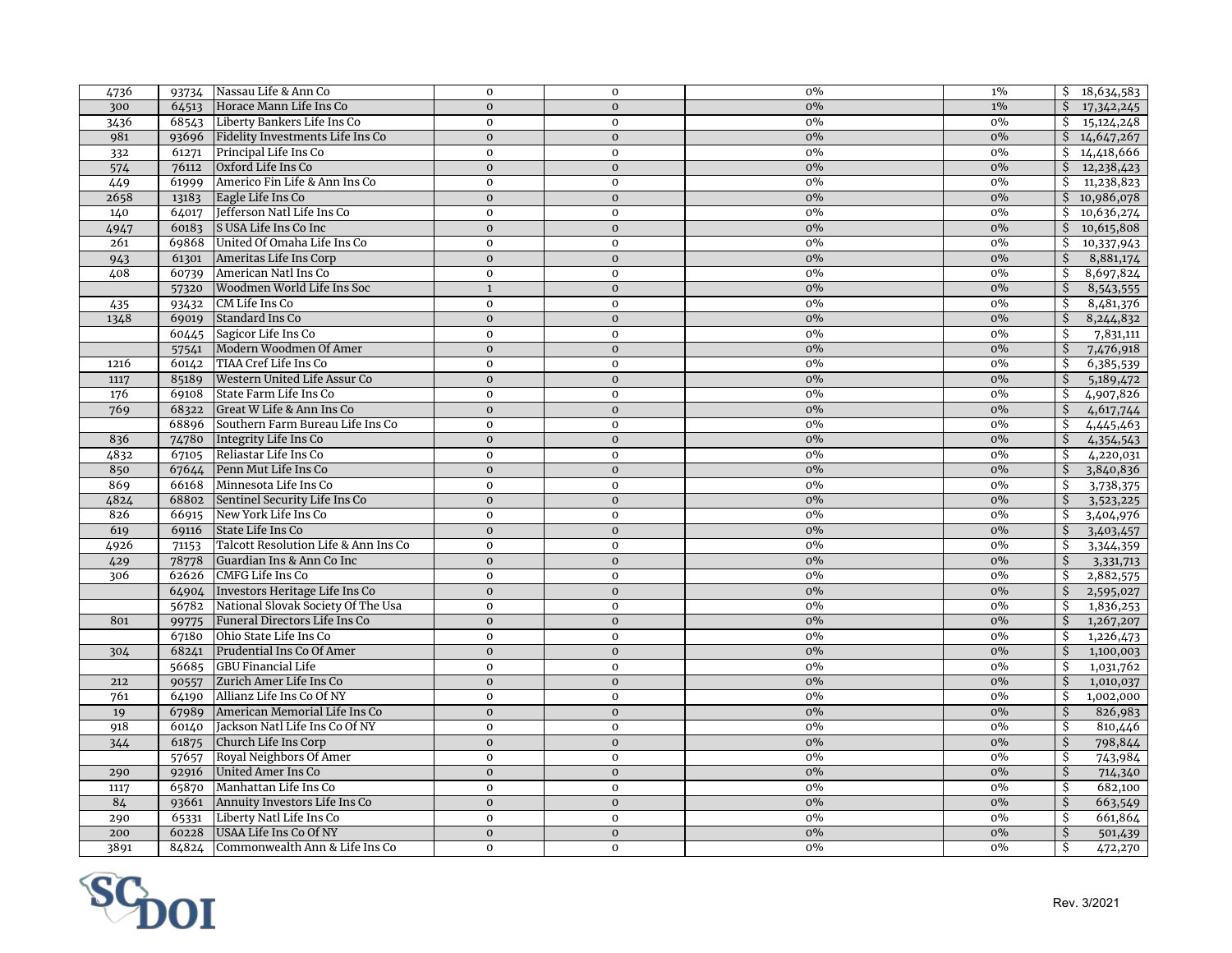| 4925            |                    | 65595 Lincoln Benefit Life Co             | $\mathbf{0}$   | $\mathbf 0$    | $0\%$ | $0\%$ | \$                      | 428,910 |
|-----------------|--------------------|-------------------------------------------|----------------|----------------|-------|-------|-------------------------|---------|
| 836             |                    | 99937 Columbus Life Ins Co                | $\mathbf{0}$   | $\mathbf 0$    | $0\%$ | 0%    | Ŝ.                      | 428,509 |
| 315             |                    | 68594 American Amicable Life Ins Co Of TX | $\mathbf 0$    | $\mathbf{0}$   | $0\%$ | 0%    | $\mathsf{S}$            | 398,545 |
| 535             | 76023              | Columbian Life Ins Co                     | $\mathbf 0$    | $\mathbf 0$    | $0\%$ | $0\%$ | Ŝ.                      | 392,850 |
| 4734            | 80942              | Venerable Ins & Ann Co                    | $\mathbf{0}$   | $\mathbf{0}$   | 0%    | $0\%$ | $\mathcal{S}$           | 386,786 |
|                 | 71404              | Continental Gen Ins Co                    | $\mathbf{0}$   | $\mathbf 0$    | $0\%$ | $0\%$ | Ŝ.                      | 371,640 |
|                 | 56693              | <b>GCU</b>                                | $\mathbf{0}$   | $\mathbf{O}$   | $0\%$ | $0\%$ | $\dot{S}$               | 356,249 |
| 619             | 60895              | American United Life Ins Co               | $\mathbf{0}$   | $\mathbf 0$    | $0\%$ | $0\%$ | Ŝ.                      | 351,333 |
| 4925            | 69973              | United Life Ins Co                        | $\mathbf 0$    | $\mathbf 0$    | $0\%$ | $0\%$ | Ŝ                       | 340,000 |
| 450             | 65781              | Madison Natl Life Ins Co Inc              | $\mathbf 0$    | $\mathbf 0$    | $0\%$ | $0\%$ | Ŝ.                      | 330,842 |
| 213             |                    | 70769 Erie Family Life Ins Co             | $\mathbf 0$    | $\mathbf 0$    | $0\%$ | $0\%$ | \$                      | 320,573 |
| 704             |                    | 67172 Ohio Natl Life Ins Co               | $\mathbf 0$    | $\mathbf 0$    | $0\%$ | $0\%$ | \$                      | 305,139 |
|                 | 56154              | Gleaner Life Ins Society                  | $\mathbf 0$    | $\mathbf 0$    | $0\%$ | $0\%$ | \$                      | 300,360 |
| 4736            | 67814              | Nassau Life Ins Co                        | $\mathbf 0$    | $\mathbf 0$    | $0\%$ | $0\%$ | \$                      | 295,320 |
|                 | 68772              | Security Mut Life Ins Co Of NY            | $\mathbf 0$    | $\mathbf{O}$   | $0\%$ | $0\%$ | \$                      | 291,110 |
| 315             | 67148              | Occidental Life Ins Co Of NC              | $\mathbf{0}$   | $\mathbf 0$    | $0\%$ | $0\%$ | Ŝ.                      | 284,697 |
| 241             | 65978              | Metropolitan Life Ins Co                  | $\mathbf{1}$   | $\mathbf 0$    | $0\%$ | $0\%$ | Ŝ.                      | 280,813 |
| 4965            | 78077              | Equitable Financial Life Ins Co of A      | $\mathbf{0}$   | $\mathbf 0$    | $0\%$ | $0\%$ | Ŝ.                      | 276,498 |
| $\frac{1}{4}$   |                    | 80594 Riversource Life Ins Co Of NY       | $\mathbf 0$    | $\mathbf 0$    | $0\%$ | $0\%$ | $\mathsf{S}$            | 270,497 |
| 28              | 72222              | Amica Life Ins Co                         | $\mathbf{0}$   | $\mathbf 0$    | 0%    | $0\%$ | Ŝ.                      | 261,162 |
| 4926            | 88072              | Talcott Resolution Life Ins Co            | $\mathbf{0}$   | $\mathbf{0}$   | $0\%$ | $0\%$ | \$                      | 256,619 |
| 836             |                    | 65242 Lafayette Life Ins Co               | $\overline{0}$ | $\overline{0}$ | $0\%$ | 0%    | Ŝ                       | 224,276 |
|                 | 84174              | ELCO Mut Life & Ann                       | $\mathbf{0}$   | $\mathbf{0}$   | $0\%$ | $0\%$ | \$                      | 216,230 |
|                 |                    | 64505 Homesteaders Life Co                | $\mathbf 0$    | $\mathbf 0$    | $0\%$ | $0\%$ | Ŝ.                      | 203,080 |
| 4734            |                    | 61492 Athene Annuity & Life Assur Co      | $\mathbf{1}$   | $\mathbf{1}$   | 100%  | $0\%$ | \$                      | 183,539 |
| 367             | 72125              | Physicians Life Ins Co                    | $\mathbf 0$    | $\mathbf 0$    | $0\%$ | $0\%$ | \$                      | 168,932 |
| 836             | 75264              | National Integrity Life Ins Co            | $\mathbf{0}$   | $\mathbf 0$    | $0\%$ | $0\%$ | $\mathcal{S}$           | 167,142 |
| 904             | 65838              | John Hancock Life Ins Co USA              | $\mathbf 0$    | $\mathbf 0$    | $0\%$ | $0\%$ | \$                      | 163,186 |
| 4553            | 70435              | The Savings Bank Mut Life Ins Co of       | $\mathbf{0}$   | $\mathbf{O}$   | $0\%$ | $0\%$ | \$                      | 158,482 |
| 8               | 60186              | Allstate Life Ins Co                      | $\mathbf 0$    | $\mathbf{O}$   | $0\%$ | 0%    | \$                      | 157,937 |
| 12              | 70106              | United States Life Ins Co in the Cit      | $\mathbf{0}$   | $\mathbf{0}$   | $0\%$ | $0\%$ | $\mathsf{S}$            | 147,355 |
| 4011            | $6\overline{5536}$ | Genworth Life & Ann Ins Co                | $\mathbf{1}$   | $\mathbf 0$    | $0\%$ | $0\%$ | Ŝ.                      | 145,180 |
|                 | 57010              | <b>William Penn Assn</b>                  | $\mathbf{0}$   | $\mathbf{0}$   | $0\%$ | $0\%$ | Ŝ.                      | 133,343 |
|                 | 56332              | First Cath Slovak Ladies Assn USA         | $\mathbf 0$    | $\mathbf 0$    | $0\%$ | 0%    | \$                      | 118,312 |
| $7\phantom{.0}$ | 63258              | Federated Life Ins Co                     | $\mathbf{0}$   | $\mathbf{0}$   | 0%    | $0\%$ | $\overline{\mathsf{S}}$ | 105,062 |
|                 | 61212              | Baltimore Life Ins Co                     | $\mathbf 0$    | $\mathbf 0$    | $0\%$ | 0%    | \$                      | 100,600 |
| 634             | 66680              | National Life Ins Co                      | $\mathbf{0}$   | $\mathbf{0}$   | $0\%$ | $0\%$ | Ŝ.                      | 87,993  |
| 4877            | 60429              | American Fidelity Life Ins Co             | $\mathbf 0$    | $\mathbf 0$    | $0\%$ | $0\%$ | Ŝ.                      | 86,573  |
| 513             |                    | 63088 Farm Bureau Life Ins Co             | $\mathbf{0}$   | $\mathbf{O}$   | $0\%$ | $0\%$ | \$                      | 84,000  |
| 20              |                    | 67652 First Penn Pacific Life Ins Co      | $\mathbf 0$    | $\mathbf 0$    | $0\%$ | $0\%$ | \$                      | 80,000  |
| 4877            |                    | 69566 Trans World Assur Co                | $\mathbf{0}$   | $\mathbf 0$    | $0\%$ | $0\%$ | $\mathcal{S}$           | 72,419  |
| 20              |                    | 62057 Lincoln Life & Ann Co of NY         | $\mathbf 0$    | $\mathbf 0$    | $0\%$ | $0\%$ | \$                      | 72,326  |
| 473             | 60399              | American Family Life Ins Co               | $\mathbf{0}$   | $\mathbf{0}$   | $0\%$ | $0\%$ | \$                      | 70,050  |
| 4832            | 86509              | Voya Retirement Ins & Ann Co              | $\mathbf 0$    | $\mathbf 0$    | $0\%$ | $0\%$ | \$                      | 69,506  |
| 454             | 69485              | Security Natl Life Ins Co                 | $\mathbf{0}$   | $\mathbf{O}$   | $0\%$ | $0\%$ | Ŝ.                      | 62,242  |
|                 | 56456              | United States Letter Carriers Mut Be      | $\mathbf{0}$   | $\mathbf 0$    | $0\%$ | 0%    | Ŝ.                      | 58,461  |
| 4734            |                    | 68039 Athene Ann & Life Assur Co of NY    | $\mathbf 0$    | $\mathbf 0$    | $0\%$ | $0\%$ | Ŝ.                      | 51,229  |
| 291             | 66311              | Encova Life Ins Co                        | $\mathbf 0$    | $\mathbf 0$    | $0\%$ | $0\%$ | Ŝ.                      | 50,880  |
|                 | 58033              | Knights Of Columbus                       | $\mathbf 0$    | $\mathbf 0$    | $0\%$ | $0\%$ | \$                      | 49,188  |
| 4966            | 63223              | Federal Life Ins Co                       | $\mathbf 0$    | $\mathbf 0$    | 0%    | $0\%$ | Ŝ.                      | 47,386  |
| 588             | 69272              | Sunset Life Ins Co Of Amer                | $\mathbf{0}$   | $\mathbf{O}$   | $0\%$ | $0\%$ | \$                      | 46,622  |

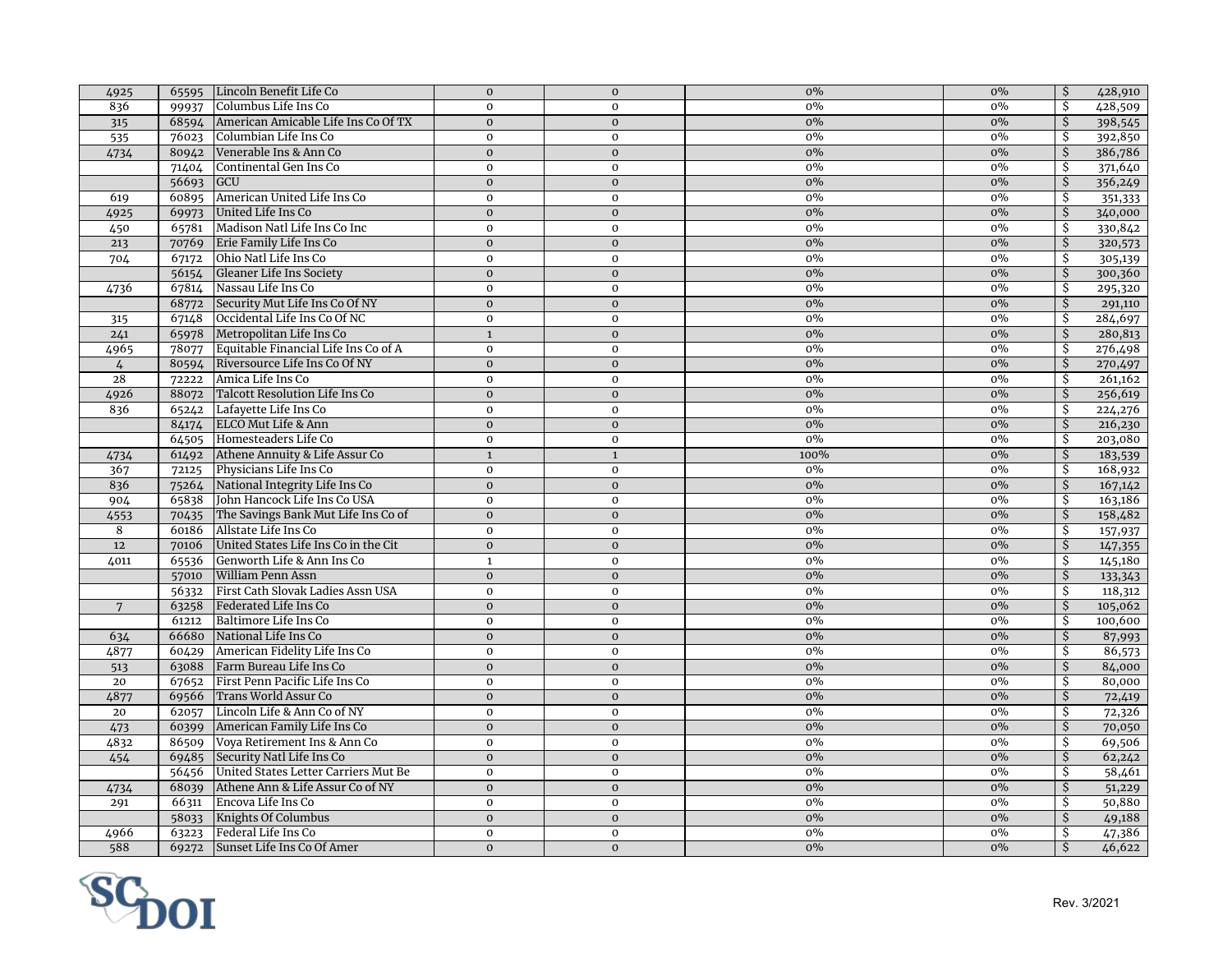| 241            |                | 97136 Metropolitan Tower Life Ins Co                        | $\mathbf{0}$                 | $\mathbf 0$                 | $0\%$          | 0%    | \$        | 44,104         |
|----------------|----------------|-------------------------------------------------------------|------------------------------|-----------------------------|----------------|-------|-----------|----------------|
| 4736           | 93548          | PHL Variable Ins Co                                         | $\Omega$                     | $\Omega$                    | $0\%$          | $0\%$ | Ś.        | 39,021         |
|                | 56030          | Catholic Financial Life                                     | $\mathbf 0$                  | $\mathbf 0$                 | $0\%$          | $0\%$ | Ŝ.        | 36,994         |
| 4903           | 71390          | Puritan Life Ins Co of Amer                                 | $\mathbf{0}$                 | $\mathbf{0}$                | 0%             | $0\%$ | Ŝ.        | 36,204         |
| 4011           | 70025          | Genworth Life Ins Co                                        | $\mathbf 0$                  | $\mathbf 0$                 | $0\%$          | $0\%$ | Ŝ.        | 34,767         |
| 904            | 86375          | John Hancock Life Ins Co of NY                              | $\mathbf{0}$                 | $\mathbf{0}$                | $0\%$          | $0\%$ | \$        | 34,300         |
| 408            | 63126          | American Nat Life Ins Co of NY                              | $\mathbf 0$                  | $\mathbf 0$                 | $0\%$          | $0\%$ | Ŝ.        | 33,796         |
| 4932           | 91626          | New England Life Ins Co                                     | $\mathbf{0}$                 | $\mathbf{O}$                | $0\%$          | $0\%$ | Ŝ.        | 31,370         |
| 212            | 63177          | Farmers New World Life Ins Co                               | $\mathbf 0$                  | $\mathbf 0$                 | $0\%$          | 0%    | Ŝ.        | 29,350         |
| 169            | 68810          | Sentry Life Ins Co                                          | $\mathbf{0}$                 | $\mathbf{0}$                | $0\%$          | $0\%$ | Ŝ.        | 27,592         |
|                |                | 56340 First Cath Slovak Union Of US & CN                    | $\mathbf 0$                  | $\mathbf 0$                 | $0\%$          | 0%    | \$        | 24,300         |
| 535            | 62103          | Columbian Mut Life Ins Co                                   | $\mathbf{0}$                 | $\mathbf{O}$                | $0\%$          | $0\%$ | Ŝ.        | 22,115         |
| 3527           | 71480          | Great Western Ins Co                                        | $\mathbf 0$                  | $\mathbf 0$                 | 0%             | $0\%$ | \$        | 20,833         |
| 707            | 62286          | Golden Rule Ins Co                                          | $\mathbf{0}$                 | $\mathbf{0}$                | $0\%$          | $0\%$ | \$        | 18,624         |
| 315            | 91693          | IA Amer Life Ins Co                                         | $\mathbf 0$                  | $\mathbf 0$                 | 0%             | 0%    | Ŝ.        | 18,280         |
| 19             |                | 70408 Union Security Ins Co                                 | $\mathbf{0}$                 | $\mathbf{0}$                | 0%             | $0\%$ | Ś.        | 17,120         |
| 4750           | 65919          | Primerica Life Ins Co                                       | $\mathbf{0}$                 | $\mathbf 0$                 | $0\%$          | $0\%$ | Ŝ.        | 14,801         |
| 542            | 69892          | United Farm Family Life Ins Co                              | $\mathbf{0}$                 | $\mathbf{0}$                | $0\%$          | $0\%$ | Ŝ.        | 13,000         |
|                |                | 62928 EMC Natl Life Co                                      | $\bf{0}$                     | $\mathbf 0$                 | $0\%$          | $0\%$ | \$        | 8,200          |
| 140            |                | 64327 Harleysville Life Ins Co                              | $\mathbf{0}$                 | $\mathbf{O}$                | 0%             | $0\%$ | $\dot{S}$ | 7,836          |
| 451            |                | 71870 Fidelity Security Life Ins Co                         | $\bf{0}$                     | $\mathbf 0$                 | $0\%$          | 0%    | \$        | 7,559          |
| 20             |                | 65315 Lincoln Life Assur Co of Boston                       | $\mathbf{0}$                 | $\mathbf{0}$                | $0\%$          | $0\%$ | Ŝ.        | 7,157          |
| 1295           |                | 80624 American Progressive L&H Ins Of NY                    | $\mathbf 0$                  | $\mathbf 0$                 | $0\%$          | 0%    | \$        | 7,000          |
| 4932           |                | 60992 Brighthouse Life Ins Co of NY                         | $\mathbf{0}$                 | $\mathbf{0}$                | 0%             | $0\%$ | Ŝ.        | 7,000          |
| 449            |                | 63487 Investors Life Ins Co N Amer                          | $\mathbf 0$                  | $\mathbf 0$                 | $0\%$          | $0\%$ | \$        | 6,645          |
| 4947           |                | 68845 Shenandoah Life Ins Co                                | $\mathbf{0}$                 | $\mathbf{O}$                | 0%             | $0\%$ | \$        | 6,395          |
| 588            |                | 65129 Kansas City Life Ins Co                               | $\mathbf 0$                  | $\mathbf 0$                 | 0%             | $0\%$ | \$        | 6,230          |
|                | 56413          | United Transportation Union Ins Assn                        | $\mathbf{0}$                 | $\overline{0}$              | $0\%$          | $0\%$ | \$        | 5,600          |
| 918            |                | 78620 Brooke Life Ins Co                                    | $\mathbf 0$                  | $\mathbf 0$                 | 0%             | 0%    | \$        | 5,000          |
| 626            | 62146          | Combined Ins Co Of Amer                                     | $\mathbf{0}$                 | $\mathbf{0}$                | $0\%$          | $0\%$ | Ś.        | 5,000          |
| 850            | 68632          | Vantis Life Ins Co                                          | $\mathbf 0$                  | $\mathbf 0$                 | $0\%$          | $0\%$ | Ŝ.        | 5,000          |
| 468            | 70688          | Transamerica Financial Life Ins Co                          | $\mathbf{0}$                 | $\mathbf{0}$                | 0%             | $0\%$ | Ś.        |                |
| $\overline{8}$ | 70874          | Allstate Life Ins Co Of NY                                  | $\mathbf 0$                  | $\mathbf 0$                 | $0\%$          | $0\%$ | Ŝ.        | 4,783<br>4,200 |
| 315            | 67873          | Pioneer Amer Ins Co                                         | $\mathbf{0}$                 | $\mathbf 0$                 | $0\%$          | $0\%$ | Ŝ.        | 4,167          |
| 872            |                | 94250 Banner Life Ins Co                                    | $\mathbf{0}$                 | $\mathbf{0}$                | 0%             | 0%    | Ŝ         | 4,000          |
|                |                | 58009 Police & Firemens Ins Assn                            | $\mathbf{0}$                 | $\mathbf{0}$                | $0\%$          | $0\%$ | Ŝ.        | 3,717          |
| 4712           | 63967          | Government Personnel Mut Life Ins Co                        | $\mathbf 0$                  | $\mathbf 0$                 | $0\%$          | $0\%$ | Ŝ.        | 3,600          |
| 244            | 76236          | The Cincinnati Life Ins Co                                  | $\mathbf{0}$                 | $\mathbf{0}$                | $0\%$          | $0\%$ | \$        | 3,425          |
| 458            |                | 88536 Protective Life & Annuity Ins Co                      | $\mathbf 0$                  | $\mathbf 0$                 | $0\%$          | $0\%$ | \$        | 3,181          |
| 50             | 94218          | Country Investors Life Assur Co                             | $\mathbf{0}$                 | $\mathbf{0}$                | $0\%$          | $0\%$ | Ŝ.        | 3,000          |
| 1211           |                | 66583 National Guardian Life Ins Co                         | $\mathbf 0$                  | $\mathbf 0$                 | $0\%$          | 0%    | \$        | 2,946          |
|                | 68713          | Security Life Of Denver Ins Co                              | $\mathbf{0}$                 | $\overline{0}$              | $0\%$          | $0\%$ | \$        |                |
| 4992           | 69094          | State Farm Life & Accident Asr Co                           | $\mathbf 0$                  | $\mathbf{0}$                | 0%             | 0%    | \$        | 2,560          |
| 176            |                |                                                             |                              |                             |                | $0\%$ | Ś.        | 2,500          |
| 449            |                | 87645 United Fidelity Life Ins Co<br>Washington Natl Ins Co | $\mathbf{0}$                 | $\mathbf{0}$<br>$\mathbf 0$ | $0\%$<br>$0\%$ | 0%    | Ŝ.        | 1,904          |
| 233<br>3527    | 70319<br>60836 | American Republic Ins Co                                    | $\mathbf{1}$<br>$\mathbf{0}$ | $\mathbf{0}$                | $0\%$          | $0\%$ | Ŝ.        | 1,872          |
|                | 62413          | Wilcac Life Ins Co                                          | $\bf{0}$                     | $\mathbf 0$                 | $0\%$          | 0%    | \$        | 1,542          |
| 4213<br>8      | 60534          | American Heritage Life Ins Co                               | $\mathbf{0}$                 | $\Omega$                    | $0\%$          | $0\%$ | Ś.        | 1,450          |
|                | 68195          | Provident Life & Accident Ins Co                            | $\bf{0}$                     | $\mathbf 0$                 | $0\%$          | $0\%$ | Ŝ.        | 1,361          |
| 565<br>612     | 71463          | CICA Life Ins Co of Amer                                    | $\mathbf{0}$                 | $\mathbf{0}$                | $0\%$          | $0\%$ | Ś.        | 1,337          |
|                |                |                                                             |                              |                             |                |       |           | 1,309          |
| 525            |                | 67539 Pan Amer Life Ins Co                                  | $\mathbf 0$                  | $\mathbf 0$                 | $0\%$          | $0\%$ | \$        | 1,230          |